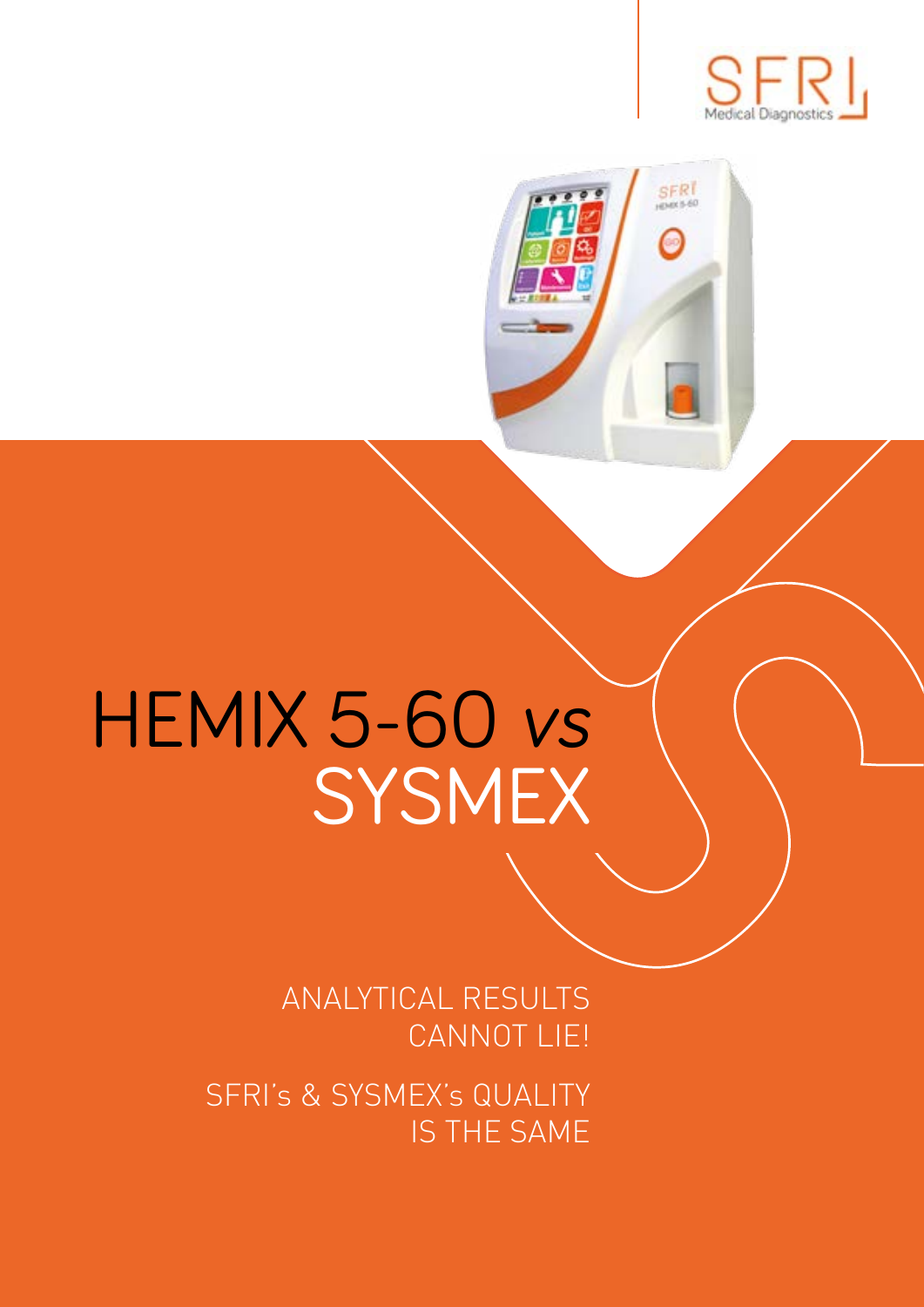

## ANALYTICAL PART

SFRI conducted 5 studies between 2013 and 2017 comparing the HEMIX 5-60 to 8 analyzers. 2 of the studies compared SFRI to SYSMEX: XS-1000i and XT-2000i.

Analytical results cannot lie!

5 studies, many results and always one conclusion: analyzers on the market are divided into 2 groups:

- the excellent ones: SFRI SYSMEX SIEMENS...
- and the others: HORIBA ABX ORPHEE MINDRAY...

One important fact also emerges from these studies: the faculty of SFRI & SYSMEX's analyzers to be accurate and precise. In total, SFRI compared 8 instruments to the HEMIX 5-60 and the only brand able to give as good results as SFRI was SYMEX. SFRI and SYSMEX give the same quality.

#### YOU WANT PROOF? HERE THEY ARE!

#### HEMIX 5-60 vs. XS-1000i 1

The study comparing the HEMIX 5-60 to the XS-1000i was conducted in 2015 by Doctor Loudghiri of the Socrate Laboratory in Casablanca, Morocco.

- Study realized following current laboratory practice
- 234 samples tested on both the HEMIX 5-60 and the XS-1000i
- Determine the correlation coefficient to validate both analyzers
- The closer to  $\leq 1$  » the results are, the more similar they are

THE CORRELATION BETWEEN SFRI & SYSMEX IS PERFECT

#### CORRELATION COEFFICIENT

| Leukocytes      | 0,9970 |
|-----------------|--------|
| Red blood cells | 0,9919 |
| Hemoglobin      | 0,9968 |
| <b>MCV</b>      | 0,9631 |
| Hematocrit      | 0,9794 |
| <b>MCH</b>      | 0,9794 |
| Thrombocytes    | 0,9849 |
| Neutrophils %   | 0.9834 |
| Lymphocytes %   | 0.9753 |
| Monocytes %     | 0.8018 |
| Eosinophils     | 0.9138 |
|                 |        |

234 samples were run on both the SFRI HEMIX 5-60 and the SYSMEX XS-1000i. The correlation coefficient obtained is always close to « 1 » which mean that both analyzers are validated and their results are comparable. SFRI and SYSMEX give the same analytical results quality!  $\begin{array}{c}\n\hline\n\end{array}\n\qquad\n\begin{array}{c}\n\hline\n\end{array}\n\qquad\n\begin{array}{c}\n\hline\n\end{array}\n\qquad\n\begin{array}{c}\n\hline\n\end{array}\n\qquad\n\begin{array}{c}\n\hline\n\end{array}\n\qquad\n\begin{array}{c}\n\hline\n\end{array}\n\qquad\n\begin{array}{c}\n\hline\n\end{array}\n\qquad\n\begin{array}{c}\n\hline\n\end{array}\n\qquad\n\begin{array}{c}\n\hline\n\end{array}\n\qquad\n\begin{array}{c}\n\hline\n\end{array}\n\qquad\n$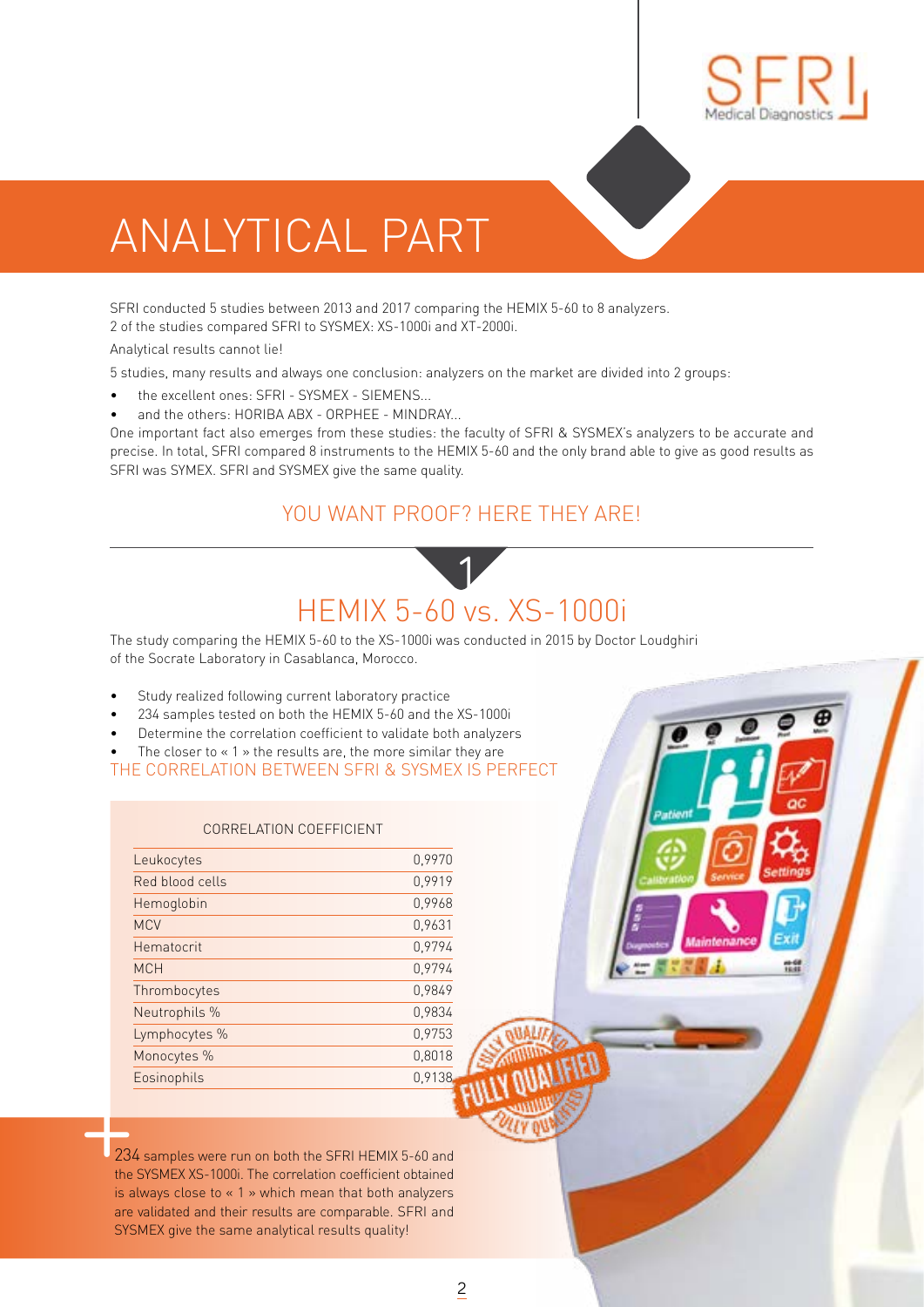#### HEMIX 5-60 vs. XT-2000i 2

This study compared the HEMIX 5-60 to the XT-2000i was conducted in 2017.

- Study realized following current laboratory practice
- 138 samples including 19 showing hematology pathologies
- Observation of both analyzers' reaction towards pathological samples thanks to:
	- Flag analysis Alarm study
	- Calculation of sensitivity, specificity, positive predictive value, negative predictive value, accuracy

#### REPEATABILITY

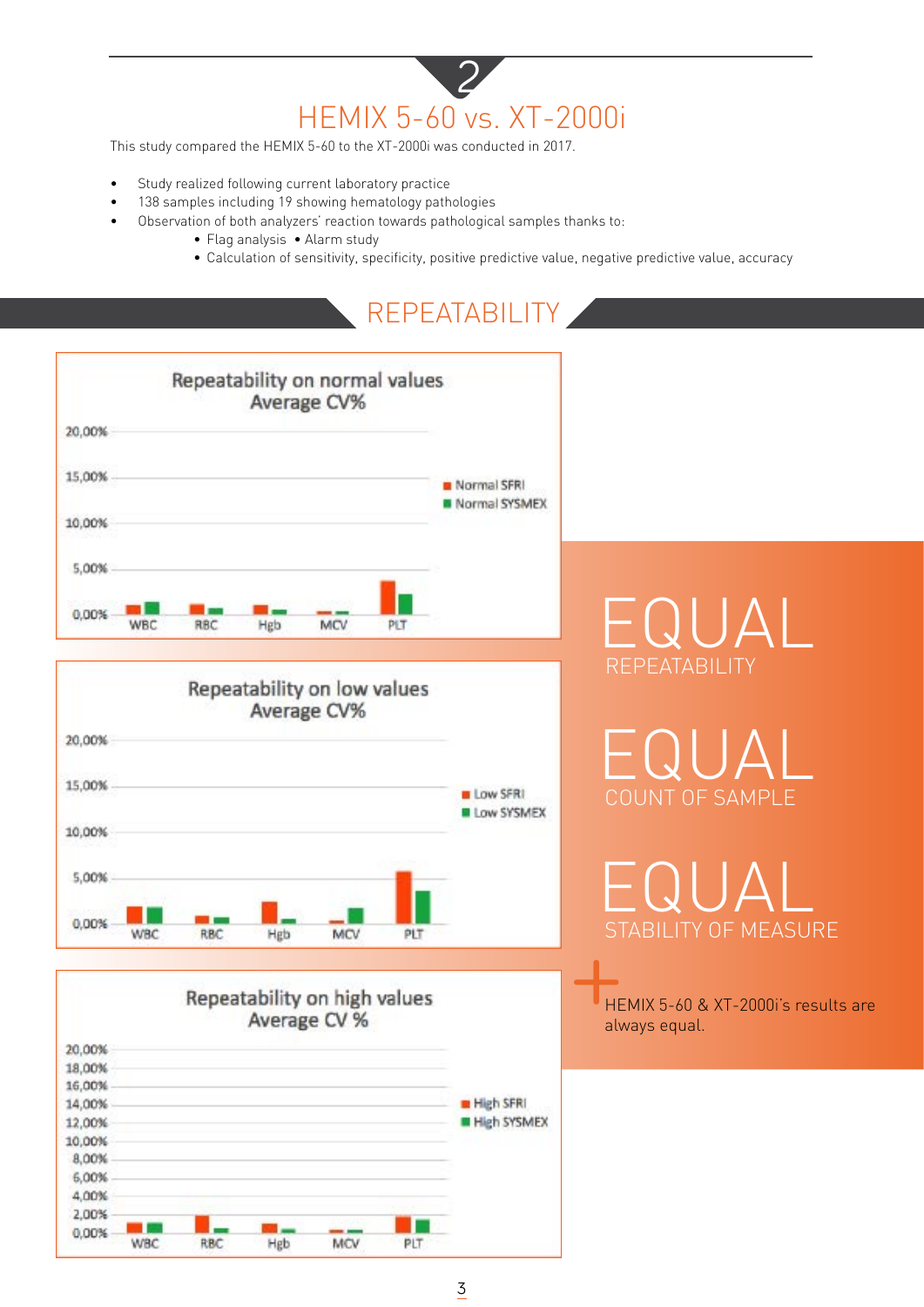#### REPRODUCIBILITY







FQUA REPRODUCIBILITY

EQUAL CVs OF HEMIX 5-60 & XT-2000i

EQUAL STABILITY THROUGH TIME

HEMIX 5-60 & XT-2000i's average CVs are still equal. Through time, both analyzers keep giving the same results!  $\begin{array}{c}\n\circ \\
\bullet \\
\bullet \\
\bullet\n\end{array}$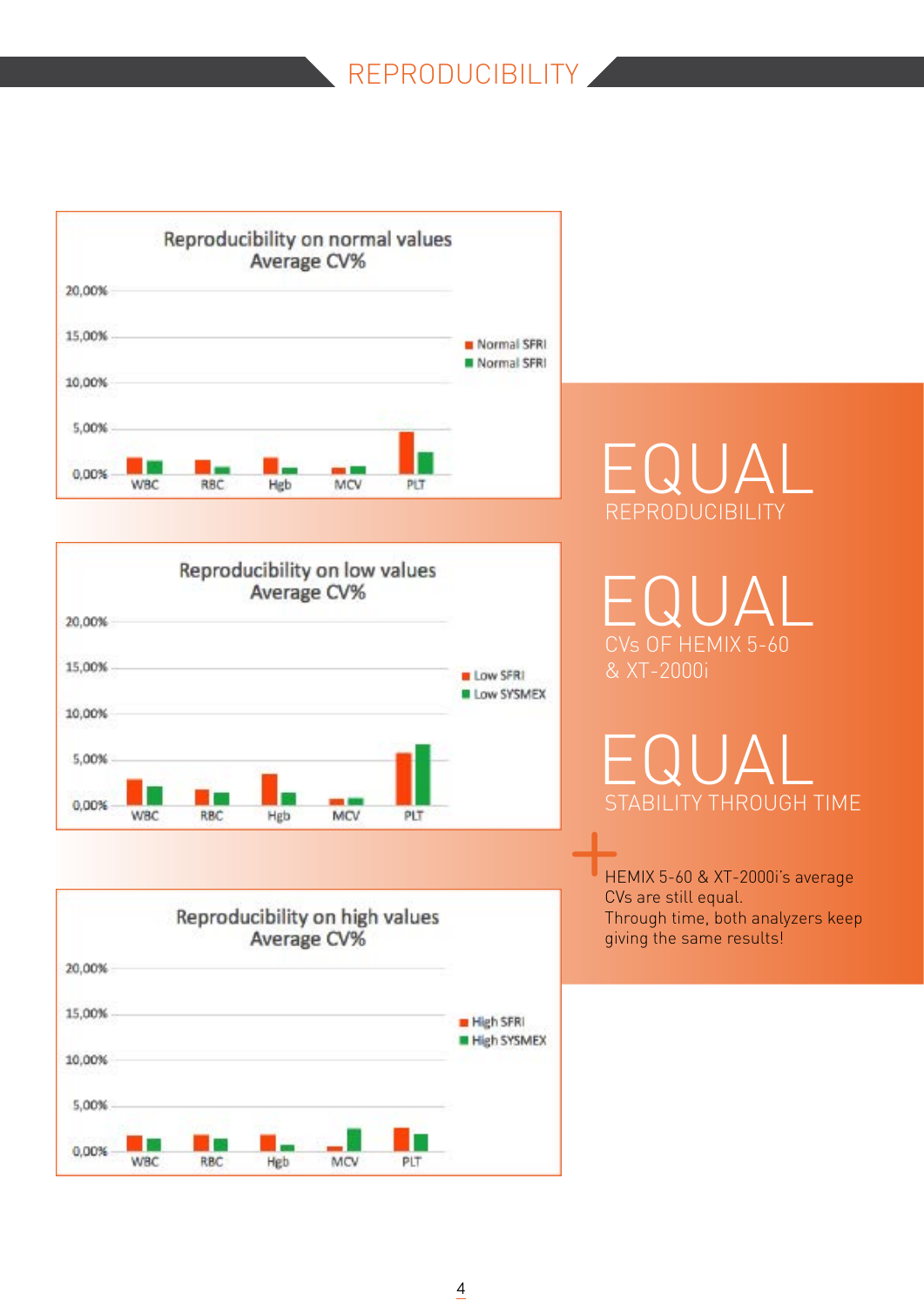#### CROSS-CONTAMINATION



#### LINEARITY

#### COMPARISON OF THE CORRELATION COEFFICIENT R2

|            | <b>LINEARITY</b><br><b>NORMAL RANGE R2</b> |                 | <b>LINEARITY</b><br>LOW VALUES RANGE R <sup>2</sup> |                 |
|------------|--------------------------------------------|-----------------|-----------------------------------------------------|-----------------|
|            | <b>HEMIX 5-60</b>                          | <b>XT-2000i</b> | <b>HEMIX 5-60</b>                                   | <b>XT-2000i</b> |
| <b>WBC</b> | 0,9997                                     | 0,9997          | 0,9972                                              | 1,000           |
| <b>RBC</b> | 1,0000                                     | 1,0000          | 0,9995                                              | 0,9999          |
| Hgb        | 0,9985                                     | 0,9999          | 0,9997                                              | 0,9916          |
| PLT        | 0,9987                                     | 0,9996          | 0,9999                                              | 0,9985          |

## PERFECTLY SIMILAR LINEARITIES  $\begin{array}{c} S \\ \leftarrow \\ \leftarrow \\ \frac{1}{1!} \end{array}$

The maximum use range of both the HEMIX 5-60 and the XT-2000i, was thoroughly tested.

The more linear the range is, the less dilutions the laboratories will have to perform, which drastically limit the possibility of error and increase the control of results and their quality. SFRI and SYSMEX's linearities are exactly the same!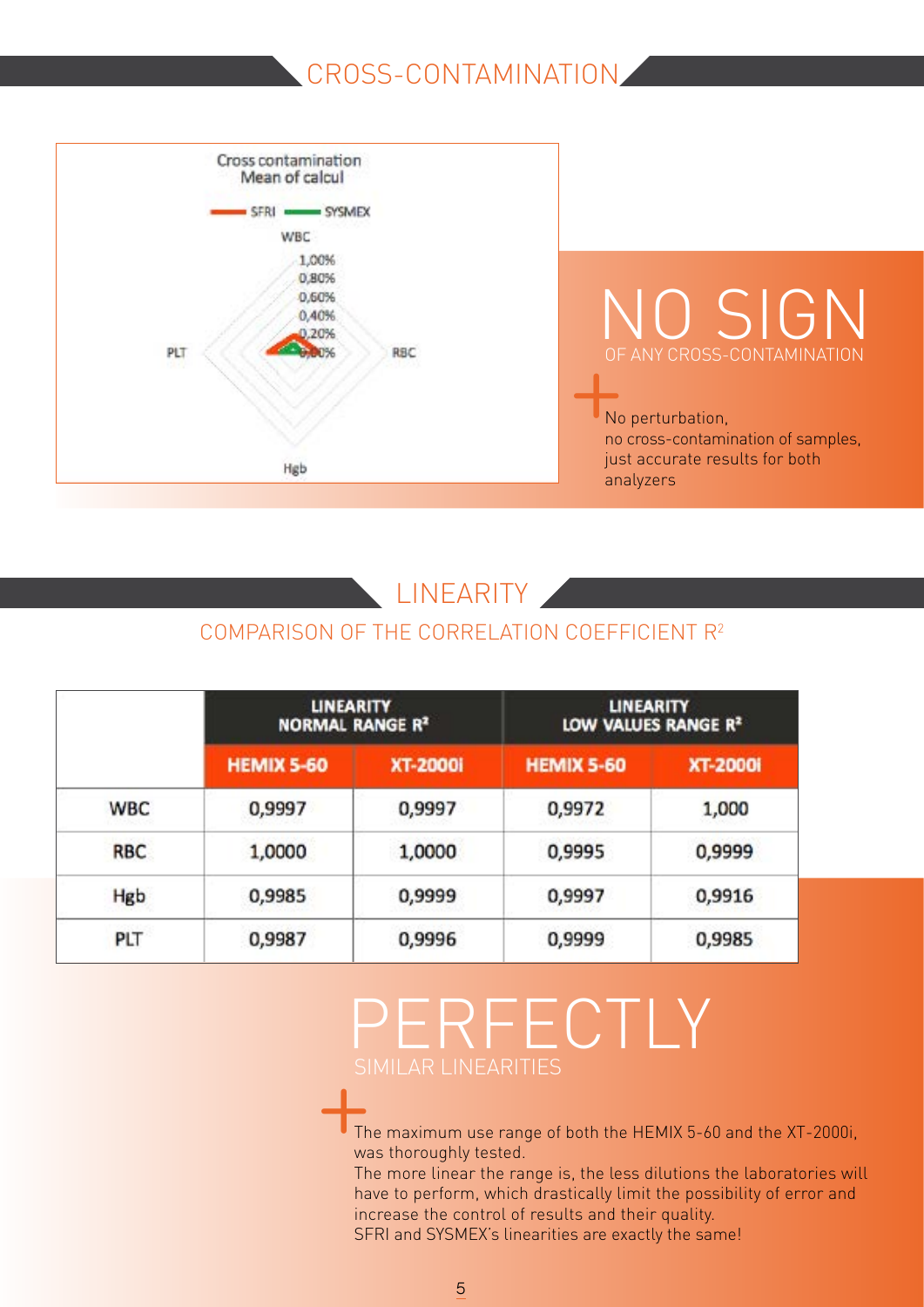The HEMIX 5-60 & the XT-2000i responded in the same way when processing pathological samples.

- They both gave accurate and precise results.
- All positive samples were detected.
- Only 8 and 9 % of useless slides  $\rightarrow$  economical analyzers

| $N =$                                                     | 138<br>13,8%      |          |  |
|-----------------------------------------------------------|-------------------|----------|--|
| PREVALENCE <sup>*</sup>                                   |                   |          |  |
| *% of pathological samples on the total number of samples |                   |          |  |
|                                                           | <b>HEMIX 5-60</b> | XT-2000i |  |
| <b>SENSITIVITY</b>                                        | 100 %             | 100 %    |  |
| <b>SPECIFICITY</b>                                        | 92,4%             | 93,3%    |  |
| POSITIVE PREDICTIVE VALUE                                 | 67,9%             | 70,4%    |  |
| <b>NEGATIVE PREDICTIVE VALUE</b>                          | 100 %             | 100 %    |  |
| <b>ACCURACY</b>                                           | 93,5%             | 94,2%    |  |

|                   | <b>NUMBER OF</b><br><b>SLIDES</b> | <b>POSITIVE</b><br><b>PREDICTIVE</b><br><b>VALUE</b> | % OF SLIDES | % OF USELESS<br><b>SLIDES</b> |
|-------------------|-----------------------------------|------------------------------------------------------|-------------|-------------------------------|
| <b>HEMIX 5-60</b> | 27                                | 70,4%                                                | 19,6%       | 8                             |
| <b>XT-2000i</b>   | 28                                | 67,9%                                                | 20,3%       | 9                             |

### PERFECTLY SIMILAR LINEARITIES

On 138 samples, SFRI & SYSMEX's analyzers keep acting in the same way. Same sensitivity, same specificity, same accuracy and same economy. MINDRAY & ORPHEE, on the contrary, generated 24 and 27 useless slides. Comparison is easy!  $+$ 

SFRI & SYSMEX belong together in the same goup of accurate and excellent analyzers.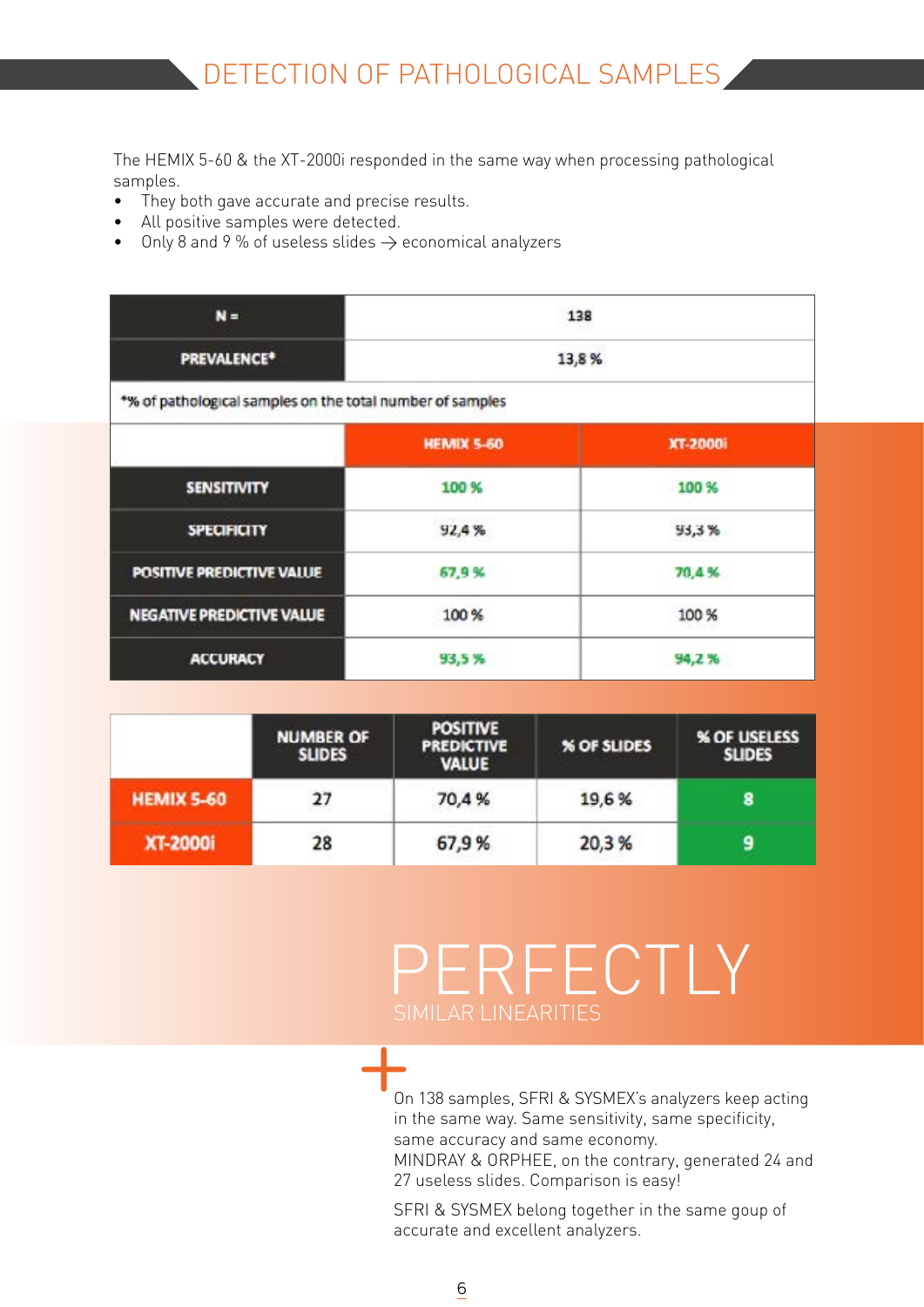#### RESULTS ANALYTICAL RESULTS CANNOT LIFS! SFRI & SYSMEX OFFER THE SAME QUALITY



## CHOOSING THE BEST

#### IT'S CHOOSING SFRI & THE SIMPLIFICATION OF THE DAILY LAB'S WORK

Quality of results may be similar but SFRI offers more and the HEMIX 5-60 was created thinking about both laboratories' managers and users.<br>  $\begin{array}{r} \begin{array}{c} \begin{array}{c} \end{array} \\ \text{FOR THE LABORATO} \\ \end{array} \\ \begin{array}{c} \begin{array}{c} \end{array} \\ \begin{array}{c} \end{array} \\ \begin{array}{c} \end{array} \\ \begin{array}{c} \end{array} \\ \begin{array}{c} \end{array} \\ \begin{array}{c} \end{array} \\ \begin{array}{c} \end{array} \\ \begin{array}{c} \end{array} \\ \begin{array}{c} \end{array$ 

## FOR THE MANAGER  $+$

Economical analyzer Controlled real cost per test\* Small analyzer, all-in-1 ! Accepted & praised by all laboratory's team

#### SAVE MORE THAN 9 000  $\epsilon$  / YEAR Compared to ORPHEE MYTHIC 22 (study published by SFRI)

3 reagents only No useless slides (as seen), no rerun, No overconsumption Proven excellent accuracy  $\rightarrow$ highly economical Leave space in the lab's bench No computer needed!

\*Cost per test = reagent consumption + instrument depreciation.  $Real cost per test = reagent consumption + instrument$ depreciation + reliability + rerun % + slides %.

FOR THE LABORATORY TECHNICIANS

User-friendly, highly intuitive and ergonomic 100-position autoloader Easy daily maintenance Secure ROBUST ++: NO BREAKDOWN Large, colorfull touchscreen One of the biggest autoloader Intuitive instrument

# MEMBERS OF TESTING TEAMS

« Even maintenance & technical staff recognized a simplified work due to the quality of the instrument, well manufactured and using qualitative and durable materials ».

« Thoughful : SFRI created an analyzer thinking about the people who will use it! Thank you ».

« Comprehensive, intuitive, easy, nice to working with ; appreciate working with ».